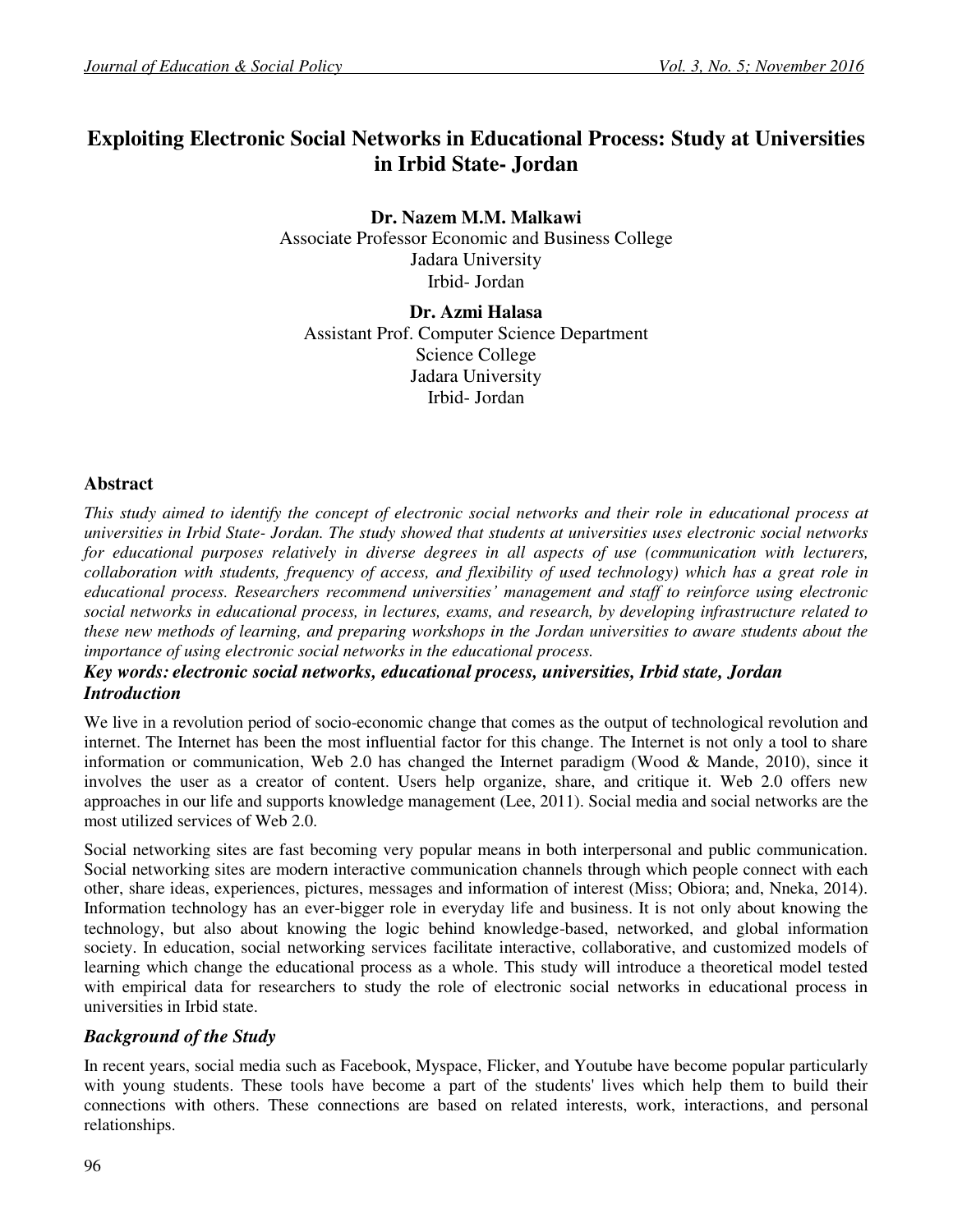Consequently, academic institutions have realized the importance of social media and the growing number of academic communities are creating accounts and joining groups through these sites [\(Al-Daihani,](http://www.webology.org/2010/v7n2/a79.html#2) 2010). In-fact, these popular social media applications have revolutionized our lives. Experts believe that these applications support developmental approaches to learning and have a great potential to online learning [\(Virkus,](http://www.webology.org/2010/v7n2/a79.html#16) 2008). In formal education, this media provides us a wide space of communication in which it is easier to create web based learning zone. With social media educators can now much more readily connect their students not just to their own localities, their places of learning, or to each other, but also to a huge and ever expanding diversity of social, cultural, political networks and therefore to multiple ways of being knowing and communicating [\(Eijkman,](http://www.webology.org/2010/v7n2/a79.html#8) 2009). Keeping this reality in view, researchers in academic and professional institutions have studied the use of these social media applications among students in recent years. A review of literature reveals that these emerging technologies are increasingly being implemented in academic institutions and may have a major effect on existing teaching and learning practices.

(Boyd and Ellison 2007 pp.78-100) define social networking sites as: Web based services that allow individuals to construct a public or semipublic profile within a bounded system, articulate a list of other users with whom they share a connection and view and traverse their list of connections and those made by others within the system, they are interactive networks which information and communication technology (ICTs) bequeath to modern society through the instrumentality of the Internet and the telecommunication gadgets.

A social network is a place where people create their own space, or homepage, on which they write blogs; post pictures, videos, or music; share ideas; and link to other Web locations they find interesting (Turban, 2012).

Social networks are online services, platforms, or sites that focus building and reflecting social relations among people, who, for example, share interests and or activities. Social networking sites are websites that allow those who have account with them to communicate with a selected group of friends (Awake, 2011). Social networks comprise a representation of each user (often a profile), his or her social links, and a variety of additional services (Wikipedia, 2011). Most of the social networks are web-based and provide means for their users to interact via the Internet, such as e-mail and instant messaging; social networks allow activities, events and interact within their individual networks.

The interactive aura of the new media confers an unprecedented popularity on them. Also the ubiquity of the social networking sites within their short period of arrival is unparalleled in the annals of media industry. A (wake, 2011) buttresses this point by noting that ''social networking has become hugely popular. Similarly, it took 38 years for radio to reach 50 million users, 13 years for television to attract the same number and 4 years for the Internet to do so, but it took Facebook 12-month only to gain 200 million users."

There are many social media applications available for use, such as blogs, wikis, RSS Feeds, List serves, IM, multimedia files sharing networks etc. The blogs are new and easy process for publishing ideas on the web and to get the comments from other web surfers. IM is available through browsers from most of service providers. RSS helps users to bring the updates and feeds from other websites. It is a very simple tool to bring the latest stories, updates from news groups, magazines, journals, and blogs. Flickr, an online image sharing application, is a popular source of sharing different events with the help of images and image sets. It allows users to upload, share and tag images by keywords. These tags are very useful for retrieving relevant images.

Wikis, another example of social media for the publication of collaborative creative contents, allows multiple users from all over the world to build a knowledge base by using this application. Wikis are the mix of many other technologies like messaging, blogging, streaming media, and tagging. Similarly, YouTube, which offers a platform for sharing video clips made by users, provides an Application Programming Interface (API) so that users can access video clips from other websites. In general these APIs allow users to mash up one or more Web 2.0 services in order to create their own composite value-added services [\(Angus, The wall, & Stuart,](http://www.webology.org/2010/v7n2/a79.html#3) 2008; [Floyd,](http://www.webology.org/2010/v7n2/a79.html#9)  [Jones, Rathi, & Twidale,](http://www.webology.org/2010/v7n2/a79.html#9) 2007; [Maness,](http://www.webology.org/2010/v7n2/a79.html#10) 2006). In recent years, social media such as Facebook, Myspace, Flicker, and Youtube have become popular particularly with young students. These tools have become part of the students' lives and help to build their connections with others. These connections are based on related interests, work, interactions, and personal relationships.

Consequently, academic institutions have realized the importance of social media and a growing number of academic communities are creating accounts and joining groups through these sites [\(Al-Daihani,](http://www.webology.org/2010/v7n2/a79.html#2) 2010). In-fact, these popular social media applications have revolutionized our lives.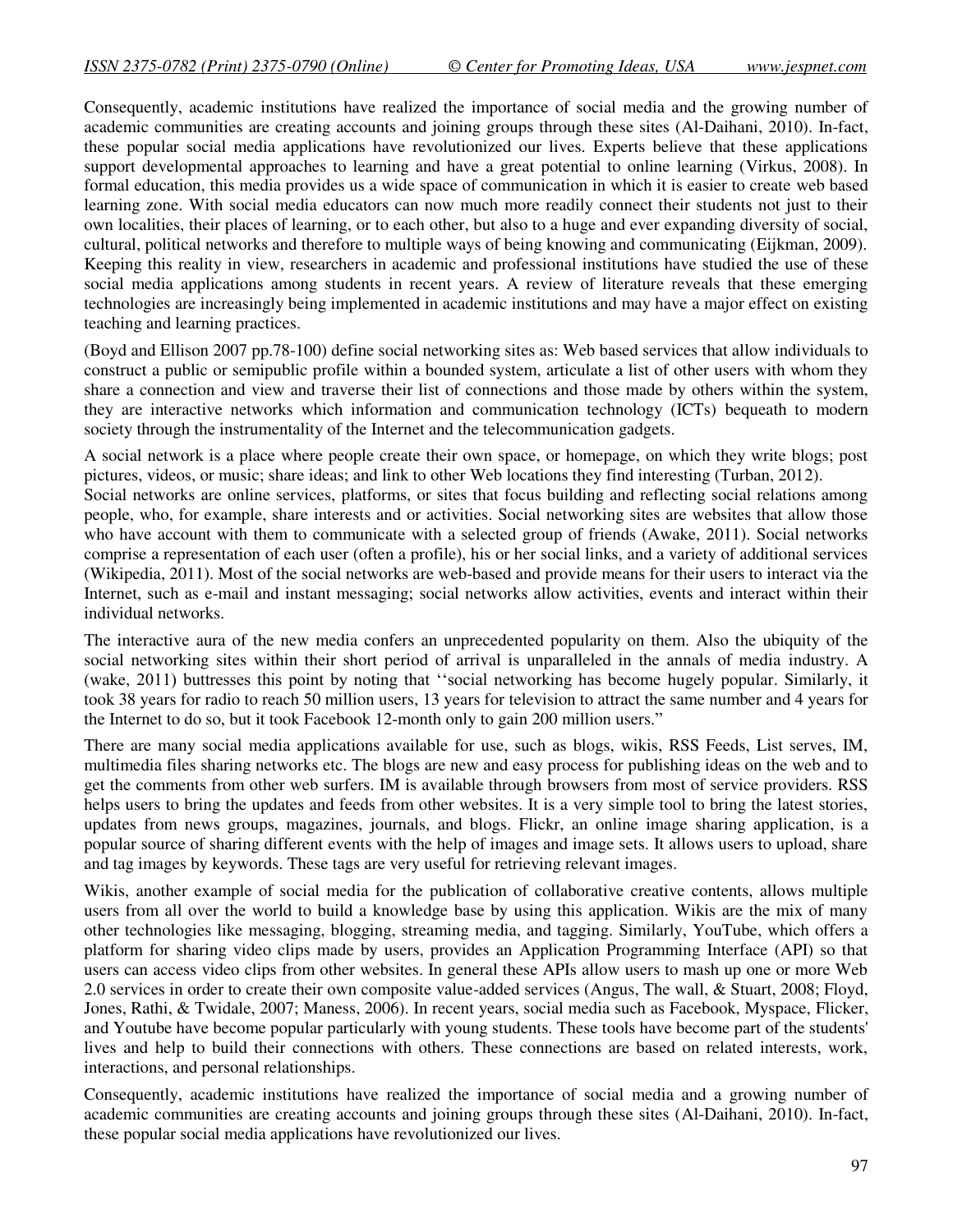Experts believe that these applications support developmental approaches to learning and have a great potential to online learning [\(Virkus,](http://www.webology.org/2010/v7n2/a79.html#16) 2008). In formal education, this media provides us wide space of communication in which it is easier to create web based learning zone. With social media educators can now much more readily connect their students not just to their own localities, their places of learning, and to each other, but also to a huge and ever expanding diversity of social, cultural, political networks and therefore to multiple ways of being knowing and communicating [\(Eijkman,](http://www.webology.org/2010/v7n2/a79.html#8) 2009).

# *Web 2.0*

Web 2.0: a popular term for describing advanced Web technologies and applications, including blogs, wikis, RSS, mashups, user-generated content and social networks, its objective is to enhance creativity, information sharing, and collaboration.

Characteristics of the Web 2.0 (Turban, 2012):

- The ability to tap into the collective intelligence of users. The more users contribute the better benefits.
- Data is made available in new or never-intended ways. Web 2.0 data can be remixed or "mashed up".
- Web 2.0 relies on user-generated and user-controlled content and data (enhanced collaboration).
- Lightweight programming techniques and tools let nearly anyone act as a Web site developer.
- The virtual elimination of software-upgrade cycles makes everything a perpetual beta or work-in-progress and allows rapid prototyping, using the Web as an application development platform.
- Users can access and manage applications entirely through a browser.
- Architecture of participation and digital democracy encourages users to add value to the application as they use it.
- A major emphasis on social networks and computing.
- Strong support of information sharing and collaboration.
- Rapid and continuous creation of new business models

# *Social networking sites (Major Social Network Services)*

Formerly designed on communication purposes and for improving information exchange among small groups of users, social networking sites have become quickly very popular, and the number of users from a wide geographical area joined the groups and became regular clients. In general, the social networks sites provide users with a private virtual space where each one could build his own public profile and manage a list of links to other users' profile; the most popular are (Boyd & Ellison, 2007):

# *Facebook (facebook.com)*

 Founded in 2004 by Mark Zuckerberg, this social network site was formerly named the facebook.com and was designed as a closed online social network, available only for Harvard University staff and students. Subsequently, network access has been extended to other universities and companies like Apple or Microsoft. Since 2006, Facebook provides free access regardless the membership in a university or company.

The network is based on Web 2.0 technology and is available from any computer with Internet access, providing support for other several device types, including mobile devices, benefiting from optimized software interfaces, especially designed.

Users can look up for their friends from around the world and can build their own profile that can be public or private. The profile could be changed at user will or, public profiles could be blocked by the administrators if other users are reclaiming the content. Each user is allowed to post messages or photos which, also, could be public or could be addressed to a specific group or users.

In terms of educational impact on education institutions, at the moment there are several institutions registered on Facebook, but also students, parents and many groups specially created for finding school or university colleagues. Actually, on Facebook we find all forms of interaction between educational services providers, direct beneficiaries of education services, and why not, parents of students as Social networking as an alternative environment for education.

The main features which recommend Facebook as a valuable tool which could be used in education are [\(http://www.onlinecollege.org/2009/10/20/100-ways-you shouldbe- using-facebook-in-your-classroom/\)](http://www.onlinecollege.org/2009/10/20/100-ways-you%20shouldbe-%20using-facebook-in-your-classroom/):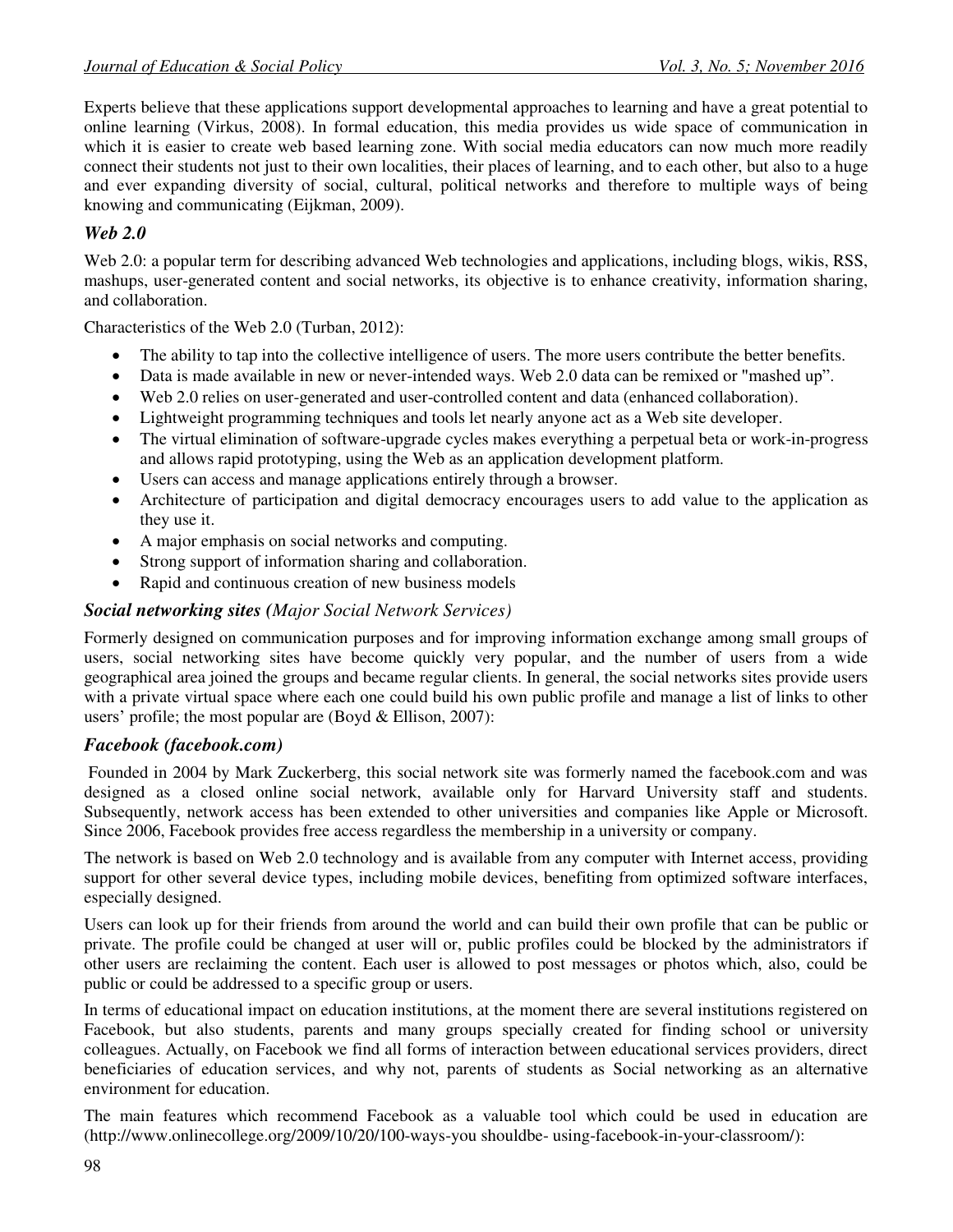- 1. Lecturers can create custom list of students and manage groups of students on custom topics related to courses.
- 2. Exchanging information through links, photos, or multimedia content related to specific subjects.
- 3. Creating surveys and quantifying the feedback.
- 4. Using the on line chat for direct communication between students and lecturers.
- 5. Publishing news on tests, exams, or face to face meetings.
- 6. Integrating Facebook with other collaborative services provided by other application (like Google docs).
- 7. Using Facebook as a complement for an eLearning platform.

# *Twitter (twitter.com)*

Twitter is a micro blogging service based on Web 2.0 technology. The main characteristic of Twitter is the feature of transmitting short messages like SMS, up to 140 characters. Being two years younger than Facebook, Twitter is online since 2006 at www.twitter.com. In the online community, the short messages transmitted through twitter are known as "tweets" and the users of Twitter "tweeters". In order to transmit a message, a user could directly access the twitter website or could use a dedicated interface such: Twitpic, Digsby, Tweet Deck, etc. Several mobile phone operators from different countries allow the transmission of messages on Twitter network through SMS, using your mobile phone.

The base concept for Twitter is to allow the users to publish their own notes on a personal Twitter account and, in the same time, to let them read messages posted by other users on their accounts. Each person could define a custom list of Twitter users and is allowed to follow notes posted by these people.

Using a micro blogging service in the educational process may seem at a first glance cumbersome and inefficient, because the features that could be used in the educational process are not as complex as in the case of Facebook However, micro blogging network offers some advantages that can be emphasized in the educational processes:

- 1. Tracking news about books, journals, or treaties available in the libraries of educational institutions.
- 2. Rapid spread of information about scheduled face to face meetings, exams, or seminars.
- 3. Rapid spread of solutions to exercises, problems, or specific controversies.
- 4. Posting bibliographical notes or hyperlinks to scientific references by lecturers and students. Social networking as an alternative environment for education, Vol. 11, No. 1 63.
- 5. Facilitate the solving of specific problems which may be easily solved in a group.
- 6. Lecturers can set also up surveys and collect feedback information.
- 7. Short messages of 140 characters offer a high degree of conciseness and develop the ability of lecturers and students to communicate in a more efficient way.

8. Some negative aspects might be mentioned regarding Twitter as: Rapid propagation of rumors, messages could become a source of spam, some students would prefer just to take advantage of others' work, posting notes from time to time just to look like they are working, and using twitter does not allow users to define groups in order to design a structure of courses on topics of interest or to define specific groups of students as targets for messages. If a teacher coordinates several courses for different groups of students, spreading messages only on certain groups is difficult and information could become irrelevant.

# *Related studies*

Many studies in academic and professional fields addressed the use of these social media applications among students in recent years. A review of literature reveals that these emerging technologies are increasingly being implemented in academic institutions and may have a major effect on educational process:

**Kivelä, (2014) "Technology enhanced learning in a higher education context – Building bridges by student empowerment and regional development."** The aim of this article is to describe how and to what extent an institute of higher Technology enhanced learning in a higher education context – Building bridges by student empowerment and regional development, education can support the learners and local actors in taking advantages of new social networking services. Data was collected from three educational pilot studies carried out in higher education contexts. According to the study, collaborative learning and student-entrepreneur cooperation increased the entrepreneur's social media capabilities and empowered students. Capabilities related to networking in virtual space proved to be more challenging, calling for a long-lasting cooperation and understanding of social networks.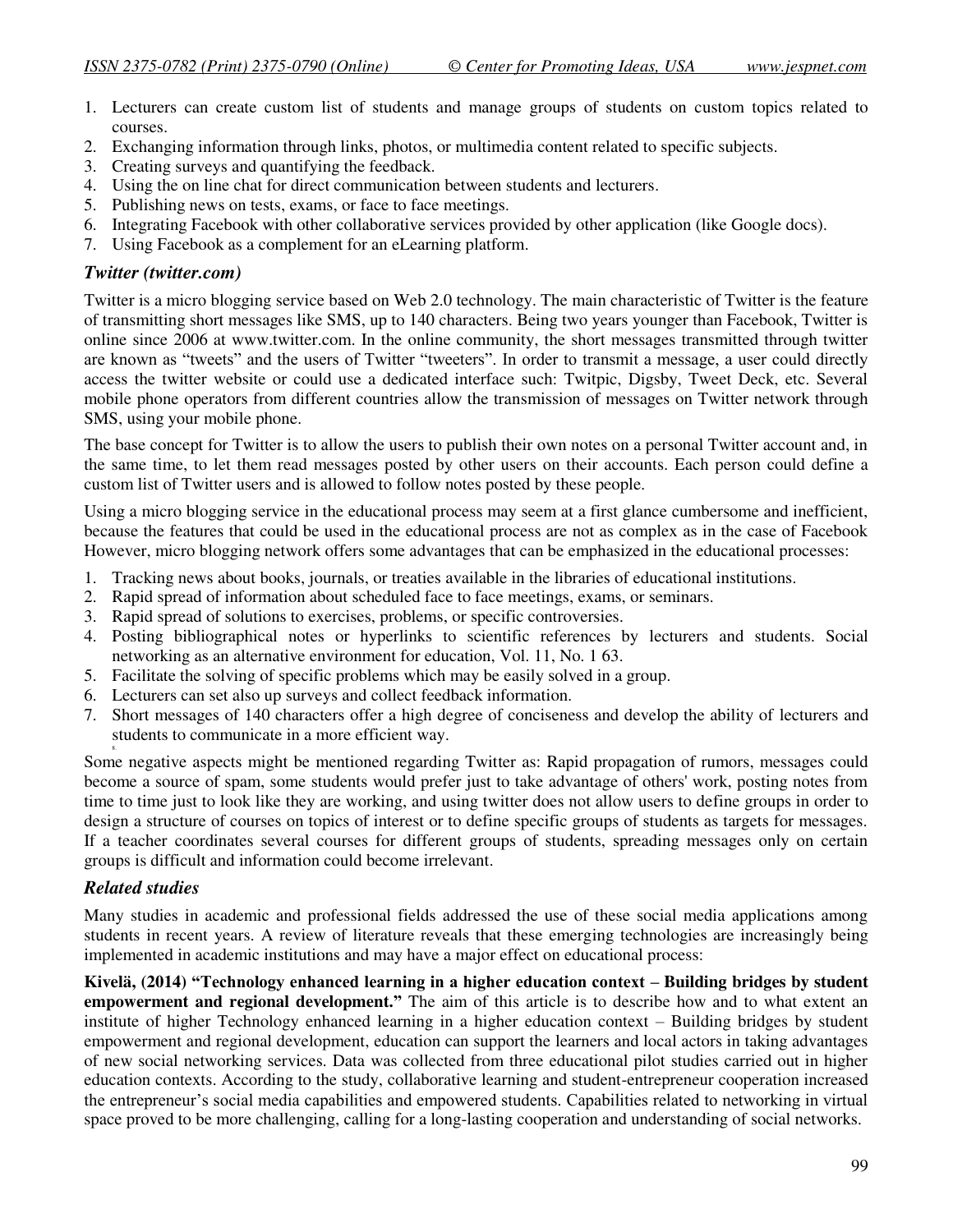**Omekwu & Odoh** (**2014**) "**The Use of Social Networking Sites among the Undergraduate Students of University of Nigeria, Nsukka".** The objectives of this study were to ascertain the various categories of social networking sites used by UNN Undergraduate students, to examine the extent of usage of social networking sites by UNN Undergraduates, to examine their purposes of using social networking sites, to determine the benefits of using social networking sites and to identify the dangers associated with social networking. Results of the study reveal that mostly all students were using the social networking sites in interaction with friends, connecting to their class mates for online study and for discussing serious national issues and watching movies etc. There were also laudable benefits of using social networking sites and dangers associated with social networking. The study recommended that university Authorities should organize seminars to enlighten students on the not-so good aspects of social networking sites etc.

**Hazani, Nora (2013) entitled "The effectiveness of social networks in the development of teaching and learning process to the students of the Faculty of Education at King Saud University".** This study aimed to identify the reality of the use of students education faculty at King Saud University social networks in the education and learning processes as these techniques are considered as one of the most powerful means of the second generation of e-learning. The study focuses on the use of social networks in the evolution of the students learn and how the perspective of the students to the effectiveness of the use of social networks in the education and learning process according to variables (major, level), the study found that 73% of students using social networks while 27% of respondents do not use. Also the study showed that 75% of respondents found that social networks contributed to the enrichment of knowledge in the specialty proceeds to them. Results of the study also showed the importance of social networks in the communication and the formation of a research and scientific groups unanimously where 87% of the sample on it. It found 72% of respondents in the electronic social networking consider it sources of information and sources of scientific research. The study concluded important recommendations to activate the use of electronic social networks in teaching and learning process.

**Choi & Scott (2012) "Electronic Word of Mouth and Knowledge Sharing on Social Network Sites: A Social Capital Perspective".** This paper investigated the relationship among the use of SNSs, users' social capital, knowledge sharing, and E-WOM. Results showed that the intensity of use of SNSs is positively related to trust and identification which have a positive effect on E-WOM quality. E-WOM quality has a positive effect on knowledge sharing. Results showed also that female users feel more strongly about E-WOM quality when they trust others, or when they perceive that they belong to their SNS community when they use their SNS, and feel more strongly about knowledge sharing when they perceive that E-WOM quality is good. This study recommended practitioners to use it as a rationale to utilize SNSs internally for organizational use, and externally for marketing purposes.

**Stanciu, Andrei; Mihai, Florin; Aleca, Ofelia (2012) "Social Networking as an Alternative Environment for Education"** The main purpose of this research was to analyze the impact of social networks on educational process in Romanian higher education. Employing a theoretical framework regarding the educational value of the social networking websites, researchers propose a model of implementing Facebook usage in higher educational processes. Data were gathered through a survey on students and academics at the Bucharest Academy of Economic Studies. Results revealed that social networking sites have become very popular among students and might be considered as valuable tools for education.

**Wang& Liang (2011) "The Effects of Social Media on College Students"** This descriptive, exploratory research study drew how social media affects college students. Thirty-five percent of the participants were undergraduates and 65% were graduate students, studying at Johnson & Wales University. Thirty-one percent of participants have full-time jobs, 30% have part-time jobs, and 39% do not have jobs. The results of the study indicate that 45% of the sample admitted that they spent 6-8 hours per day checking social media sites, while 23% spent more than 8 hours; 20% spent 2-4 hours and only 12% spent less than 2 hours on this task. Results indicate also, while most college students use social media and spend many hours checking social media sites, there was a negative aspect to college students' use of social media.

**Farzana, Mushahid & Mahe, (2010) "Exploitation of social media among university students: A case study".** This study aimed at finding the trend of social media usage among the students of the [Islamic University](http://www.iub.edu.pk/)  [of Bahawalpur](http://www.iub.edu.pk/) (IUB). A sample of final year students was taken from the Geography Department.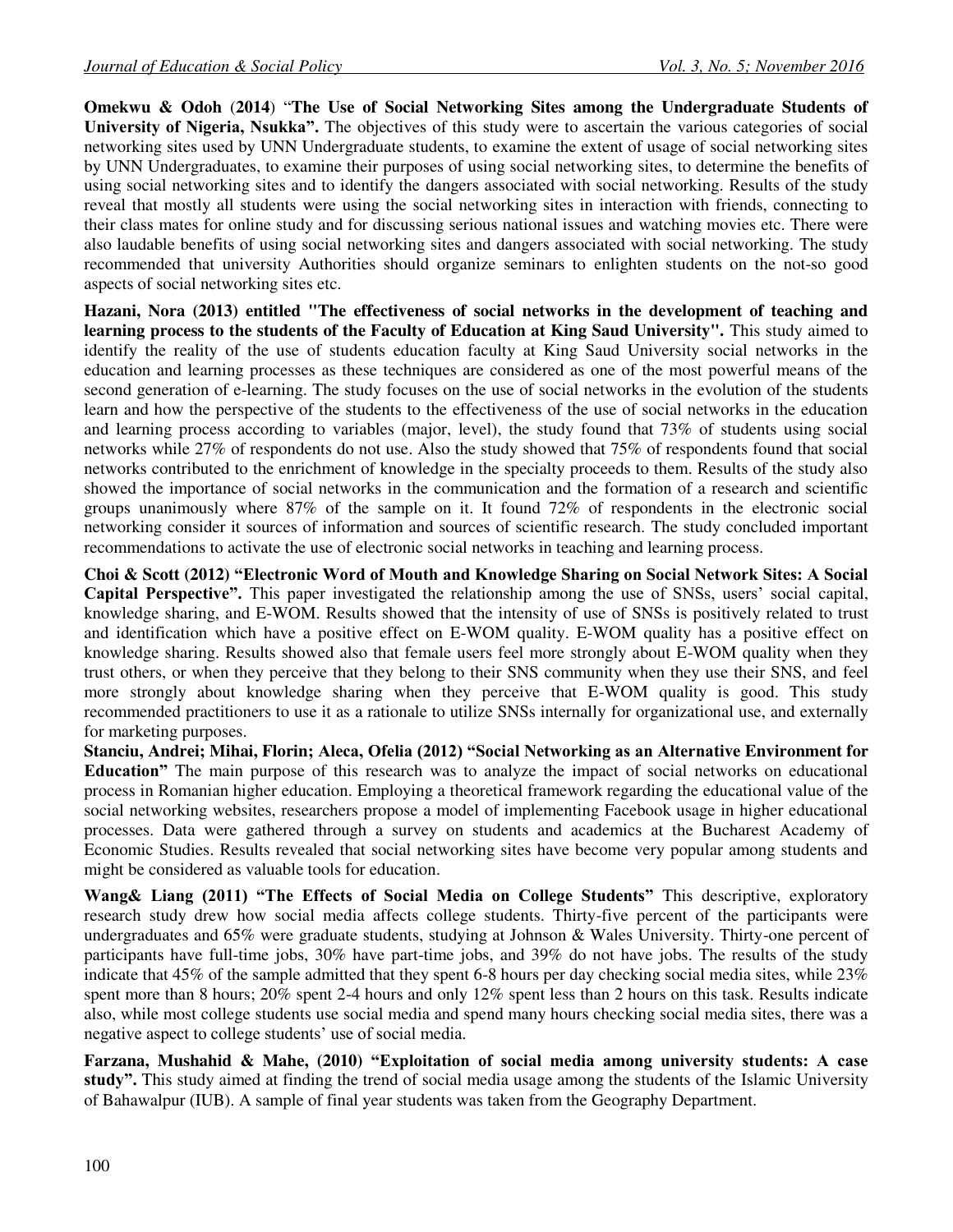The responses showed that many social media websites such as Technorati, Blogger, Twitter and Wikis etc. were frequently used by the responded students for communication, research work, online learning and making social contacts. It was also found that they have good IT skills and sophisticated tools and good Internet connections available to them.

### *Methodology*

### **Significance of the Study**

The output of this research will benefit students and the authorities of universities in Irbid state, as well as it shows the level of the students' use of social networking sites in educational process. This shall help them to understand how to sustain the students' attention on using social networks. In addition, the findings could be used by academic advisers and counselors proffer professional to advice the university authorities on how to regulate the social network usage among undergraduate students in universities in Irbid state, and add to the available academic literatures on social networking.

### **Problem Statement**

There are hundreds of social media websites, with various technological tools, supporting a wide range of interests and practices. These websites are becoming popular among students and professionals which help them in connecting with each other on local and global communities. Research on this topic will reveal social networking sites are simply part of how students interact with each other. The main purpose of this research is to explore the effects of social networking on educational process.

### **Objectives of the Study**

The general purpose of this study is to find out the role of using social networks by undergraduate students at the universities in Irbid state in educational process.

This study aims to:

- 1. Find out the use of social media by the students at the universities in Irbid state.
- 2. Explore the role of using social networks by undergraduate students at the universities in Irbid state in educational process.
- 3. Give recommendations in this regard.

#### **Hypothesis**

Hypothesis of the study are:

**General hypotheses:** There is a significant positive relationship between electronic social networks and educational process at universities in Irbid State-Jordan.

Minor hypotheses:

P1: Using electronic social networks to communicate with lecturers has a significant influence on educational process at universities in Irbid State-Jordan.

P2: Collaboration with peers through social networks has a significant role on educational process at universities in Irbid State-Jordan.

P3: Resource sharing by using social networks has a significant influence on educational process at universities in Irbid State-Jordan.

P4: Frequency of hits to social networks has a significant influence on educational process at universities in Irbid State-Jordan.

P5: Flexibility and frequency of access to social networks provided by new technologies has a significant influence on educational process at universities in Irbid State-Jordan.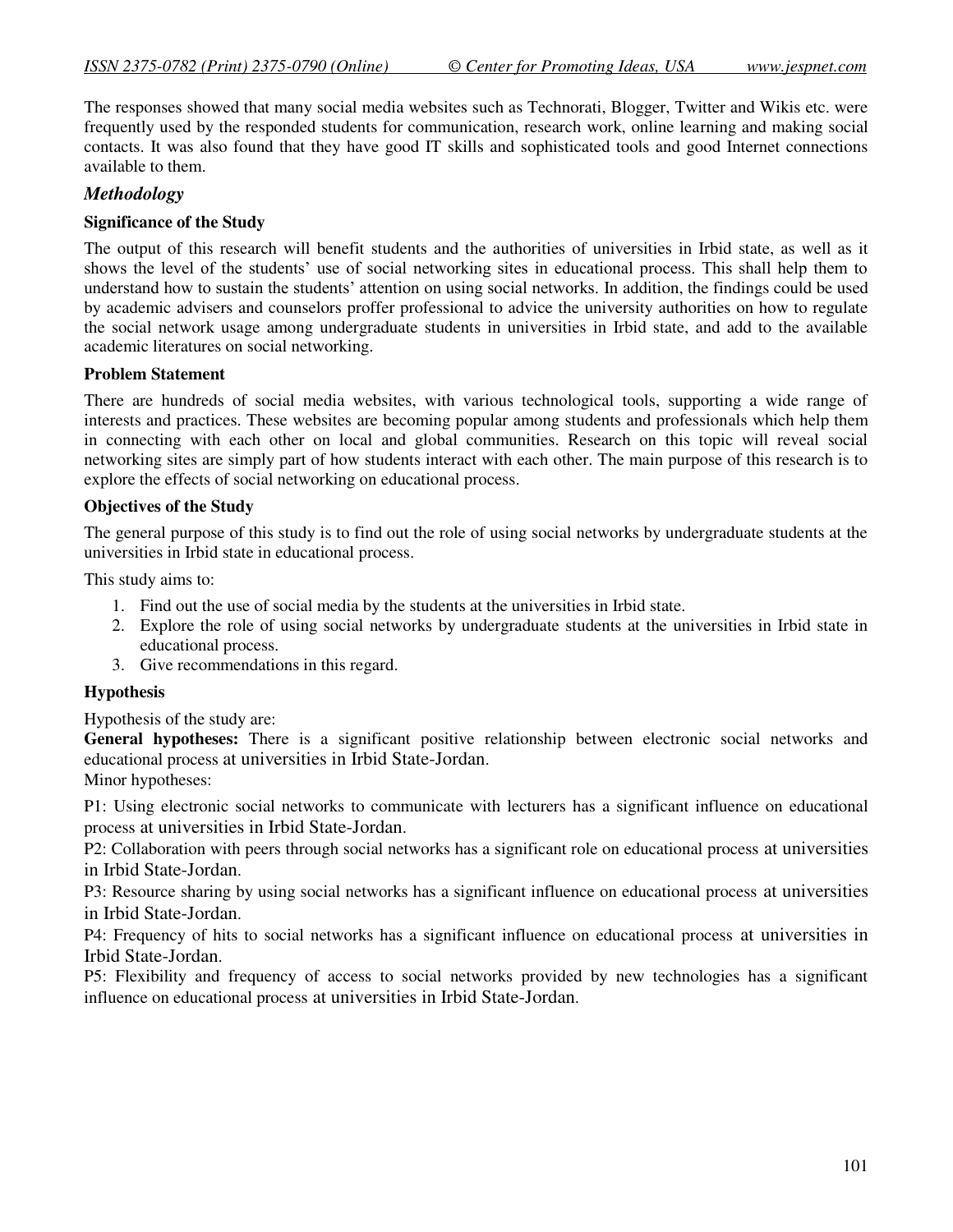

# *Scales Reliability*

Reliability defined as the consistency of the measures of a variable. To what extent the measures are free from error and therefore procedures stable and consistent coefficient (Neuman, 2006); the result of reliability test is presented in table (1): Result of the internal consistency of tested by using Cronbach's Alpha.

**Table 1:** Cronbach's Alpha

|       | Dimensions   Cronbach's Alpha |
|-------|-------------------------------|
| Total | 0.89                          |

### *The sample of the study*

The sample consists of (256) undergraduate student representing (89 %) of total questionnaires distributed, selected from business and science colleges, and they were selected by simple random sample method from the population of the study. Table (2) shows the distribution of individuals according to the personal variables.

| <b>Variable</b> |              | Frequency | Percentage    |
|-----------------|--------------|-----------|---------------|
| Gander          | Male         | 146       | 56.9%         |
|                 | Female       | 10        | $.1\%$<br>43. |
|                 | <b>Total</b> | 256       | $00\%$        |

**Table 2: Frequency and percentage for demographic information (n=256).**

### *Statistical analysis*

After collecting data from the sample of the study; researchers use SPSS to analyze data, and the results were:

- **This part including the Mean and standard deviation for variables of study:**

#### **Table 3: Mean and standard deviation for Items domain "Communication with lecturers"**

| No.                          | <b>Items</b>                                                                                |      | S.D   |
|------------------------------|---------------------------------------------------------------------------------------------|------|-------|
|                              | Social networking allows communicating with professors networks without the need to<br>3.20 |      | 1.28  |
|                              | attend to the University.                                                                   |      |       |
|                              | Social networking allows communicating with professor's networks at anytime and<br>3.72     |      | 1 1 1 |
|                              | anywhere.                                                                                   |      |       |
|                              | I can use social networking to take the educational duties and accomplished easily.         | 3.89 | 0.99  |
| Communication with lecturers |                                                                                             |      | 0.87  |

Table (3) shows that mean range between  $(3.20 - 3.89)$ , being the highest mean for Item(3) " I can use social networking to take the educational duties and accomplished easily", but the lowest mean was for Item(1) " Social networking allows communicating with professors networks without the need to attend to the University " .The overall mean for" Communication with lecturers "(3.60).

**Table 4: Mean and standard deviation for Items domain "Collaboration with students"**

| No. | <b>Items</b>                                                                     | <b>Mean</b> | S.D  |
|-----|----------------------------------------------------------------------------------|-------------|------|
|     | Social networks facilitate communicate learning among students.                  | 4.04        | 0.73 |
|     | Social networks facilitate construction of educational groups as needed.<br>3.87 |             | 0.81 |
|     | Social networks facilitate teamwork among students.                              | 4.07        | 0.80 |
|     | Collaboration with students                                                      | 3.99        | 0.61 |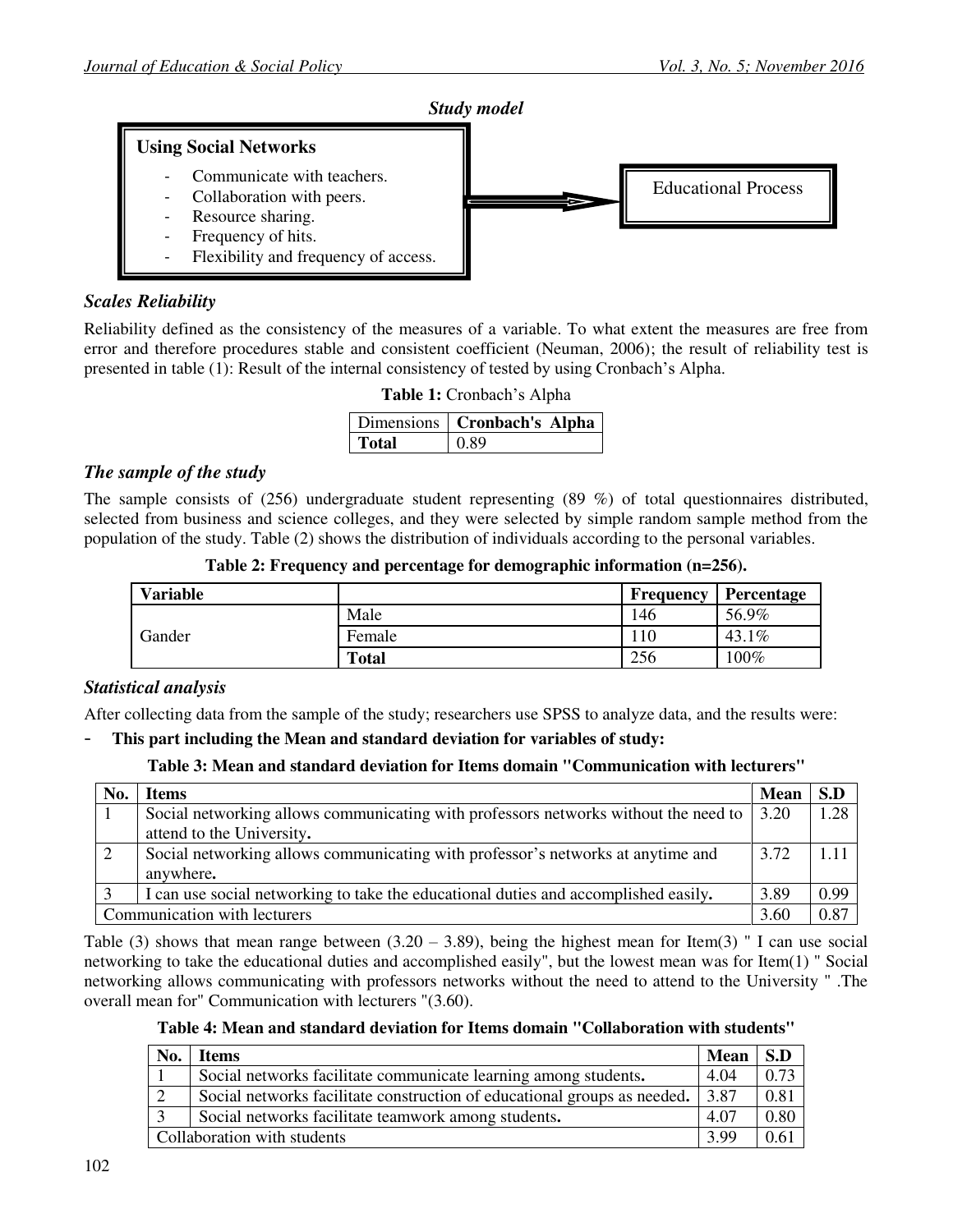Table (4) shows that mean range between  $(3.87 - 4.07)$ , being the highest mean for Item(3) " Social networks facilitate teamwork among students ", but the lowest mean was for Item(2) " Social networks facilitate construction of educational groups as needed " .The overall mean for" Collaboration with students "(3.99).

#### **Table 5: Mean and standard deviation for Items domain "Sharing resources of knowledge"**

| No.                                   | Items                                                                                     | <b>Mean</b> | S.D  |
|---------------------------------------|-------------------------------------------------------------------------------------------|-------------|------|
|                                       | The use of social networks allow participating sources with Multimedia (movies, videos )  | 4.04        | 1.05 |
| ◠                                     | The use of social networks allow the participation of various web resources               | 4.09        | 0.96 |
| $\mathbf 3$                           | I feel that the use of social networks enhance my performance in the educational process. | 3.83        | 1.00 |
|                                       | The use of social networks allows sharing of information and knowledge among students.    | 3.91        | 0.89 |
| <b>Sharing resources of knowledge</b> |                                                                                           |             | 0.66 |

Table (5) shows that mean range between  $(3.83 - 4.09)$ , being the highest mean for Item (2) " The use of social networks allow the participation of various web resources ", but the lowest mean was for Item(3) " I feel that the use of social networks enhance my performance in the educational process " .The overall mean for" Sharing resources of knowledge"(3.97).

**Table 6: Mean and standard deviation for Items domain "Frequency of access"**

| No.                    | <b>Items</b>                                                                      | <b>Mean</b> | S.D  |
|------------------------|-----------------------------------------------------------------------------------|-------------|------|
|                        | The use of social networks allows repeat network access.                          | 4.15        | 0.73 |
|                        | The use of social networks allows repeated access to information and knowledge    | 4.04        | 0.87 |
|                        | The use of social networks allows access (online-update) of data and information. | 4.07        | 1.02 |
| $\boldsymbol{\Lambda}$ | I am using social networks frequently to serve the educational process            | 3.91        | 0.84 |
| Frequency of access    |                                                                                   |             | 0.66 |

Table (6) shows that mean range between  $(3.91 - 4.15)$ , being the highest mean for Item (1) "The use of social networks allows repeat network access ", but the lowest mean was for Item(4) "I am using social networks frequently to serve the educational process "The overall mean for" Frequency of access "(4.04).

#### **Table 7: Mean and standard deviation for Items domain "Flexibility of used technology"**

| No. | <b>Items</b>                                                               | <b>Mean</b> | S.D  |
|-----|----------------------------------------------------------------------------|-------------|------|
|     | The technology used in social networks meets my education needs.           | 3.74        | 0.91 |
|     | The technology used in social networks (laptop, mobile, Desktop  ) variety | 4.26        | 0.83 |
|     | The technology used in social networking is flexible and easy to use.      | 4.20        | 0.83 |
|     | Flexibility of used technology                                             |             |      |

Table (7) shows that mean range between (3.74 and 4.26) being the highest mean for Item (1) "The technology used in social networks (laptop, mobile, Desktop ... ..) variety ", but the lowest mean was for Item(1) " The technology used in social networks meets my education needs " .The overall mean for" Flexibility of used technology "(4.07).

### **Table 8: Mean and standard deviation for Items domain "the contribution of social networks in the educational process"**

| No.            | <b>Items</b>                                                                                        | <b>Mean</b> | S.D  |
|----------------|-----------------------------------------------------------------------------------------------------|-------------|------|
|                | Social networks increase students' connection between them and the university.                      | 3.96        | 1.01 |
| 2              | Participate in different points of view of the students.                                            | 4.00        | 0.89 |
| 3              | Sense of equity among students                                                                      | 3.80        | 1.02 |
| $\overline{4}$ | Easy access to the teacher.                                                                         | 3.87        | 1.00 |
| 5              | The possibility of modulating the teaching method according to the wishes of the students (visible, |             |      |
|                | audible.).                                                                                          | 3.93        | 0.90 |
| 6              | Availability of educational material coordinated and easy way where the specific task.              | 4.04        | 0.84 |
| 7              | Provide curriculum throughout the day and in all the days of the week.                              | 4.17        | 0.85 |
| 8              | Continuity in access to curriculum.                                                                 | 4.20        | 0.65 |
| 9              | Not to rely on the effective presence of the professor and the student.                             | 3.50        | 1.30 |
| 10             | Ease and multiple methods of student evaluation.                                                    | 3.80        | 1.02 |
| 11             | Make the most of time.                                                                              | 4.04        | 0.87 |
| 12             | Reduce the load on the university professors, thus allowing more time for the student               | 3.76        | 0.97 |
|                | the contribution of social networks in the educational process                                      | 3.92        | 0.61 |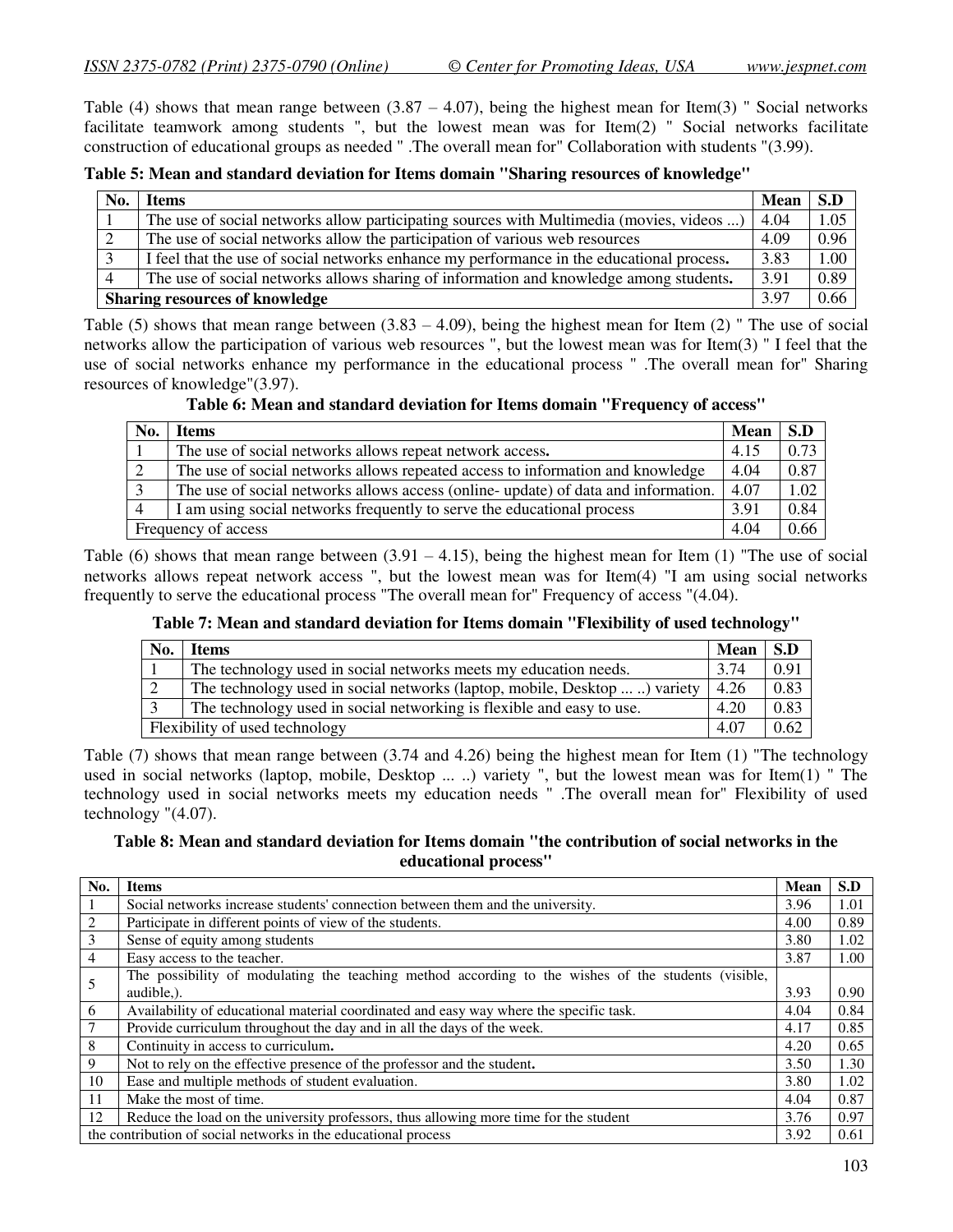Table (8) shows that mean range between  $(3.50 - 4.20)$ , being the highest mean for Item (8) "Continuity in access to curriculum", but the lowest mean was for Item(9) "Not to rely on the effective presence of the professor and the student " .The overall mean for" the contribution of social networks in the educational process "(3.92).

### **This part including the results of study depends on its hypotheses:**

**General hypotheses:** There is a significant positive relationship between electronic social networks and educational process at universities in Irbid State-Jordan.

**H 1:** There is a significant positive relationship between Communication with lecturers and educational process at universities in Irbid State-Jordan.

H 2: There is a significant positive relationship between Collaboration with students and educational process at universities in Irbid State-Jordan.

H 3: There is a significant positive relationship between sharing resources of knowledge and educational process at universities in Irbid State-Jordan.

H 4: There is a significant positive relationship between Frequency of access and educational process at universities in Irbid State-Jordan.

H 5: There is a significant positive relationship between Flexibility of used technology and educational process at universities in Irbid State-Jordan.

To test this hypothesis (Regression) was applied, table (9) shows that:

### **Table 9: Result of Multiple regression relationship between electronic social networks and Educational process**

| <b>Independent variables</b>   | <b>Beta</b> | Т       | Sig. | R    | <b>R</b> Square |      | Sig. |
|--------------------------------|-------------|---------|------|------|-----------------|------|------|
| Communication with lecturers   | 0.30        | 2.20    | 0.03 |      |                 |      |      |
| Collaboration with students    | 0.25        | .95     | 0.04 | 0.65 | 0.42            |      |      |
| Sharing resources of knowledge | $-0.03$     | $-0.20$ | 0.84 |      | 5.82            | 0.00 |      |
| Frequency of access            | 0.24        | 2.15    | 0.02 |      |                 |      |      |
| Flexibility of used technology | 0.16        | .87     | 0.03 |      |                 |      |      |

Table (9) shows that:

- 1. There is a significant positive impact of communication with lecturers on educational process. Where the values of (Beta, T) reached (0.30, 2.20), Sig. (0.03); therefore the first hypothesis accepted.
- 2. There is a significant positive impact of cooperation between the students on the educational process. Where the values of (Beta, T) reached (0.25, 1.95), Sig. (0.04); therefore the second hypothesis accepted.
- 3. There is no significant effect between sharing resources of knowledge on educational process. Where the values of (Beta, T) reached (-0.03, -0.20), Sig. (0.84); therefore the third hypothesis rejected.
- 4. There is a significant positive impact of frequency of access on educational process. Where the values of (Beta, T) reached (0.24, 2.15), Sig. (0.02); therefore the fourth hypothesis accepted.
- 5. There is a significant positive impact of flexibility of used technology on educational process. Where the values of (Beta, T) reached (0.16, 1.87), Sig. (0.03); therefore the fifth hypothesis accepted.
- 6. There is a significant positive effect of electronic social networks on educational process, Where the values of (R, R Square, and F) reached (0.65, 0.42, and 5.82), Sig. (0.00) this means that electronic social networks interpreted 42% of educational process; therefore the general hypothesis is accepted.

# *Conclusion*

Universities in general and universities in Irbid State in particular now realize the role of technology and electronic social networks in todays learning, and adopt it as a competitive necessity for the university and country as a whole. Clear understanding about the role of electronic social networks in educational process is essential to realize the potential benefits. This research examined the effect of electronic social networks on educational process at universities in Irbid State-Jordan. Results of the study indicate that students at universities in Irbid state use electronic social networks for education purposes relatively in higher diverse in all aspects of use of these electronic social networks (Communication with lecturers, Collaboration with students, frequency of access, and flexibility of used technology), there is a great effect of electronic social networks in educational process. The minor hypotheses related to share resources of knowledge still has no significant effect on educational process.